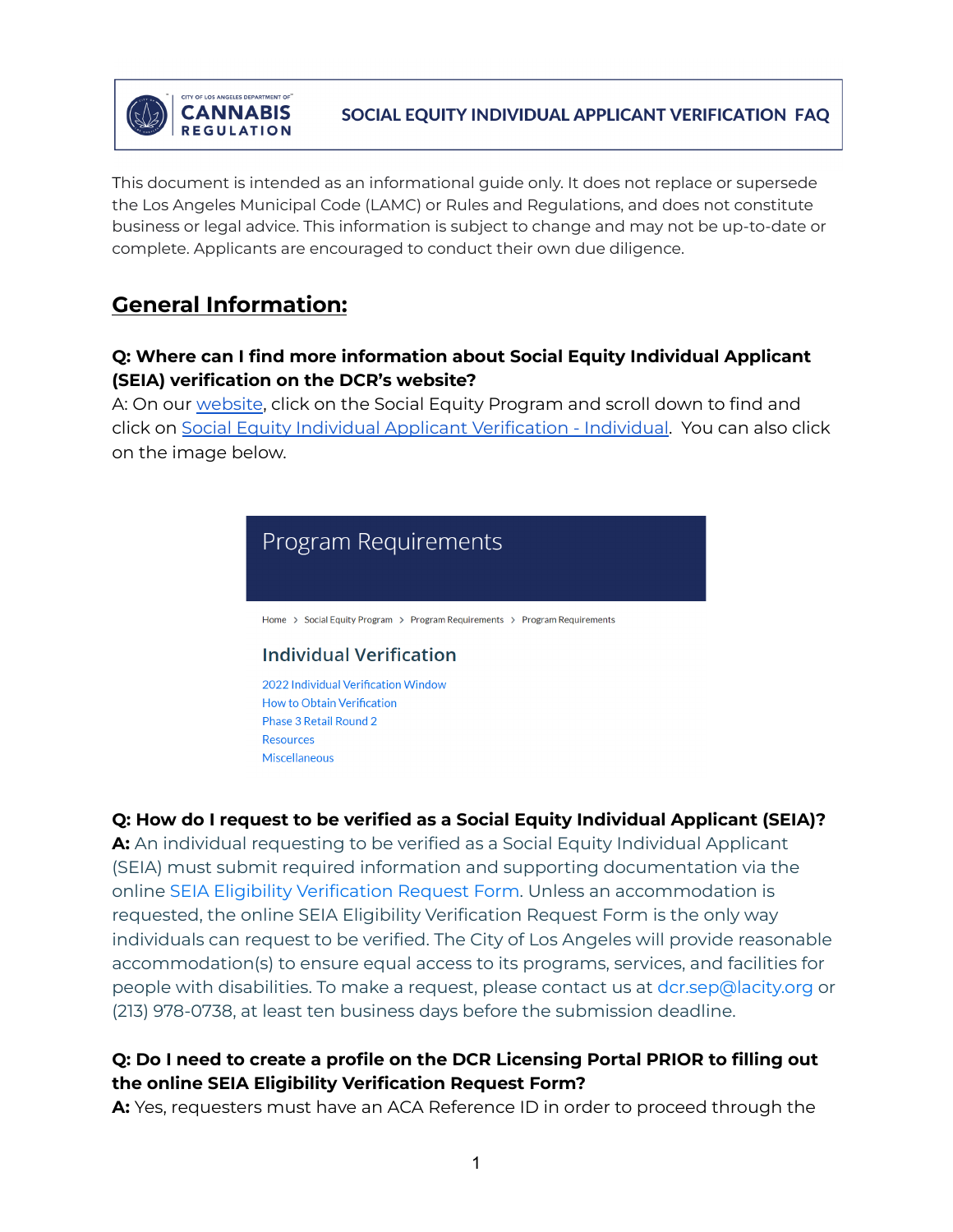

**CANNABIS** 

**REGULATION** 

online **SEIA Eligibility [Verification](https://www.jotform.com/form/203146916037150) Request Form**. ACA Reference ID numbers are assigned when an account is registered on the **DCR [Licensing](https://aca-prod.accela.com/LADCR/Login.aspx) Portal** and can be found under the "**Account [Management](https://aca-prod.accela.com/LADCR/Account/AccountManager.aspx)**" tab. This video tutorial on "**How to [Look](https://cannabis.lacity.org/licensing/licensing-information/video-tutorials) Up your Accela Citizen Access [Reference](https://cannabis.lacity.org/licensing/licensing-information/video-tutorials) ID Number**" may be helpful if you already have an account.

# **Q: Are the webinars recorded? If so, when will the recordings be available on the website?**

A: In general, webinar recordings are posted on the DCR website within one week of the event. For example, the recording and presentation slides for the May 10, 2022, SEIA Eligibility Verification webinar can be found [here.](https://cannabis.lacity.org/video/may-10th-2022-social-equity-individual-applicant-eligibility-verification-request-webinar)

#### **Q: Will there be another webinar reviewing the submission process?**

A: Yes, the third and final webinar will be held on [June](https://us06web.zoom.us/j/88496119635) 14, 2022. You can RSVP to the webinar [here](https://form.jotform.com/LADCR/seia-webinar-rsvp) and submit questions which will be answered during the webinar.

### **Q: When will the SEIA verification window open, and how do I apply?**

A: The Department of Cannabis Regulation will accept SEIA Eligibility Verification requests for 60 calendar days beginning on May 26, 2022; the eligibility verification request process will close on July 25, 2022 at 4:00 p.m. Pacific Time. Eligibility verification requests will be accepted online only, unless an accommodation request is submitted to **dcr.sep@lacity.org** or **(213) 978-0738**, at least ten business days before the submission deadline. The City of Los Angeles will provide reasonable accommodation(s) to ensure equal access to its programs, services, and facilities for people with disabilities.

#### **Q: Where should I start in the verification process?.**

A: First, you should review the requirements and review the resources available on the Department's website. Based on your review of the requirements, you should begin collecting documents for the criteria you believe you meet and will be required to submit to evidence eligibility. You must complete the **SEIA [Eligibility](https://www.jotform.com/form/203146916037150) [Verification](https://www.jotform.com/form/203146916037150) Request Form** by July 25, 2022 at 4:00 P.M. Pacific Time (PT).

#### **Q: Is there a fee to participate in the SEIA process?**

A: The SEIA Eligibility Verification fee is \$597. Limited State-provided grant funding is available to provide SEIA Eligibility Verification fee waivers on a first-come, first-served basis. Once the state grant funding has been depleted, DCR will charge the SEIA Eligibility Verification fee of \$597.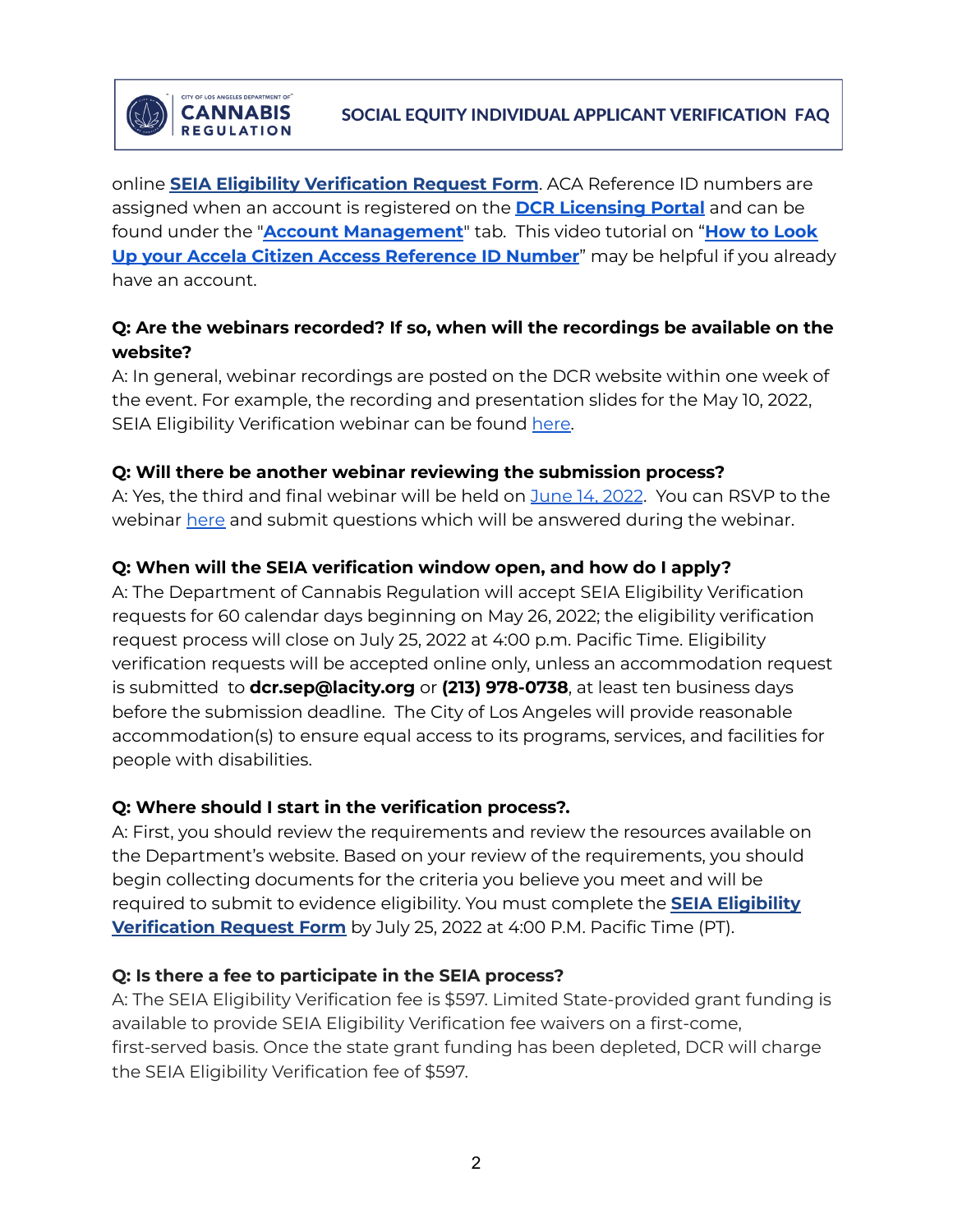### **Q: What are the guarantees through this process?**

**CANNABIS** 

**REGULATION** 

A: There are no guarantees. Submission of a SEIA Eligibility Verification request does not guarantee you will be verified as a Social Equity Individual Applicant; you must meet the criteria in Los Angeles Municipal Code section 104.20 and provide sufficient evidence of those criteria. Similarly, submission of an application does not guarantee a license will be issued.

### **Q. Will SEIAs who have been eligible since 2019 be prioritized?**

A: Prior verification does not confer any priority to an individual to get verified under the updated criteria.

# **Q: How will I know if I'm verified as a Social Equity Individual Applicant?**

A: If you are verified as a Social Equity Individual Applicant, your Accela Citizen Access/DCR Licensing Portal user account will be updated to reflect your verification status.

# **Previously Verified as SEIA?**

# **Q: If I was previously verified as an SEIA in 2019, do I have to apply to be verified again?**

A: If you wish to participate in the retail licensing lottery process, also known as the Phase 3 Retail Round 2 lottery, future Public Convenience or Necessity (PCN) processes, or plan to apply for a Social Equity commercial cannabis license after 2022, you need to request to be verified again. In 2020, the Los Angeles Municipal Code was amended and updated eligibility [verification](https://cannabis.lacity.org/social-equity-program/program-requirements/program-requirements#Individual) criteria were adopted by the City Council and Mayor.

# **Q: Do I need to be verified again for non-storefront delivery?**

A: If you plan to submit a Temporary Approval Application in 2022, you will not need to be verified again; if you plan to submit a Temporary Approval Application in 2023 or later, you should plan to get verified under the updated criteria.

# Q: If I was a PCN SEIA in Round 1, will I lose my current status as a verified Social **Equity Individual Applicant?**

A: If you are a previously-verified SEIA and have an existing record that relies upon that verification, this new verification period will not cause you to lose your SEIA status for that record only. However, if you wish to participate in the Phase 3 Retail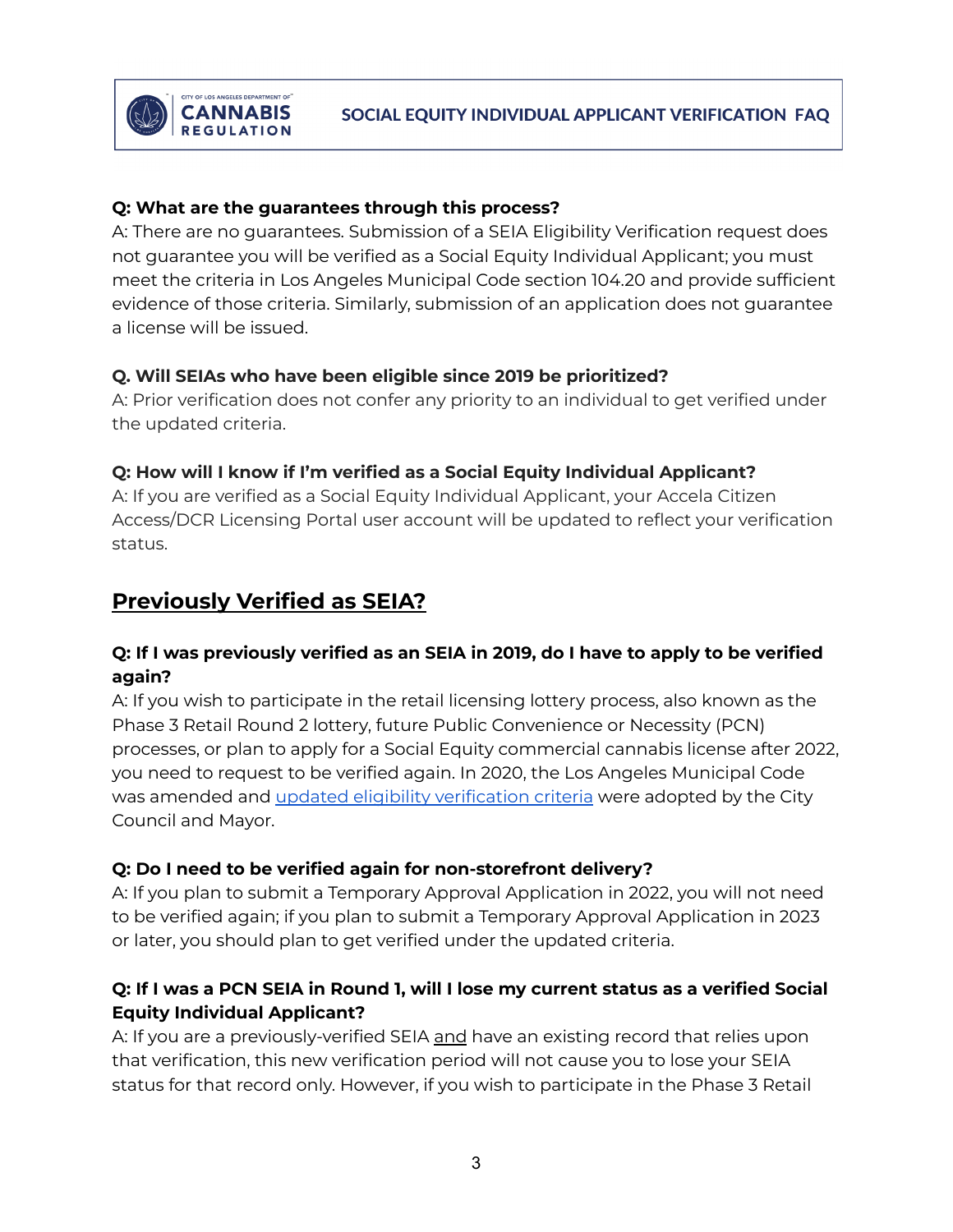

Round 2 lottery, future PCN processes, or plan to apply for a Social Equity commercial cannabis license after 2022, you need to request to be verified again.

**CANNABIS** 

**REGULATION** 

### **Q: I was verified in 2019. Is it now mandatory that I have a cannabis conviction?**

A: For individuals who were previously verified and who wish to participate in the upcoming Phase 3 Retail Round 2 lottery for retail licenses, you need to request to be verified again under the updated eligibility [verification](https://cannabis.lacity.org/social-equity-program/program-requirements/program-requirements#Individual) criteria **and** have a California Cannabis Arrest or Conviction prior to November 8, 2016 in order to register for the lottery. Please note that an arrest, prosecution or conviction for a violation of Proposition D is not a California Cannabis Arrest or Conviction. A California Cannabis Arrest or Conviction is not a requirement to apply for non-retail activities, although you must be verified again if you plan to submit a Temporary Approval Application after 2022.

#### **Q: Can previous applicants who qualified as Tier 1 (only) re-apply for Tier 2 status, if applicable?**

A: Applicants who were previously verified as SEIA in 2019 may apply to be re-verified. In 2020, the Los Angeles Municipal Code was amended and updated [eligibility](https://cannabis.lacity.org/social-equity-program/program-requirements/program-requirements#Individual) [verification](https://cannabis.lacity.org/social-equity-program/program-requirements/program-requirements#Individual) criteria were adopted by the City Council and Mayor.

DCR no longer verifies anyone under the old criteria; thus, the Tier 1 and Tier 2 designations are no longer used by DCR. If you wish to enter the retail lottery process, also known as Phase 3 Retail Round 2, you will need to be verified under the new criteria **and** have a California Cannabis Arrest or Conviction prior to November 8, 2016 in order to register for the lottery. Please note that an arrest, prosecution or conviction for a violation of Proposition D is not a California Cannabis Arrest or Conviction.

# **Q: I qualified as a Tier 1 Social Equity Applicant in 2019. I have the arrest record, and my income is still the same. Will I still be able to use the arrest records on file with DCR?**

A: You will need to submit a new eligibility verification request,and re-submit any arrest records that were previously reviewed by DCR. Your Accela account will contain your previously submitted documents. You may download them from your Accela account and upload them to the current SEIA Verification Request Form.

# **Q: I previously qualified as a SEIA and already submitted a new application. What's going to happen with my application?**

A: If you were previously verified as a SEIA and have an existing record that relies upon that verification, this new verification period will not cause you to lose your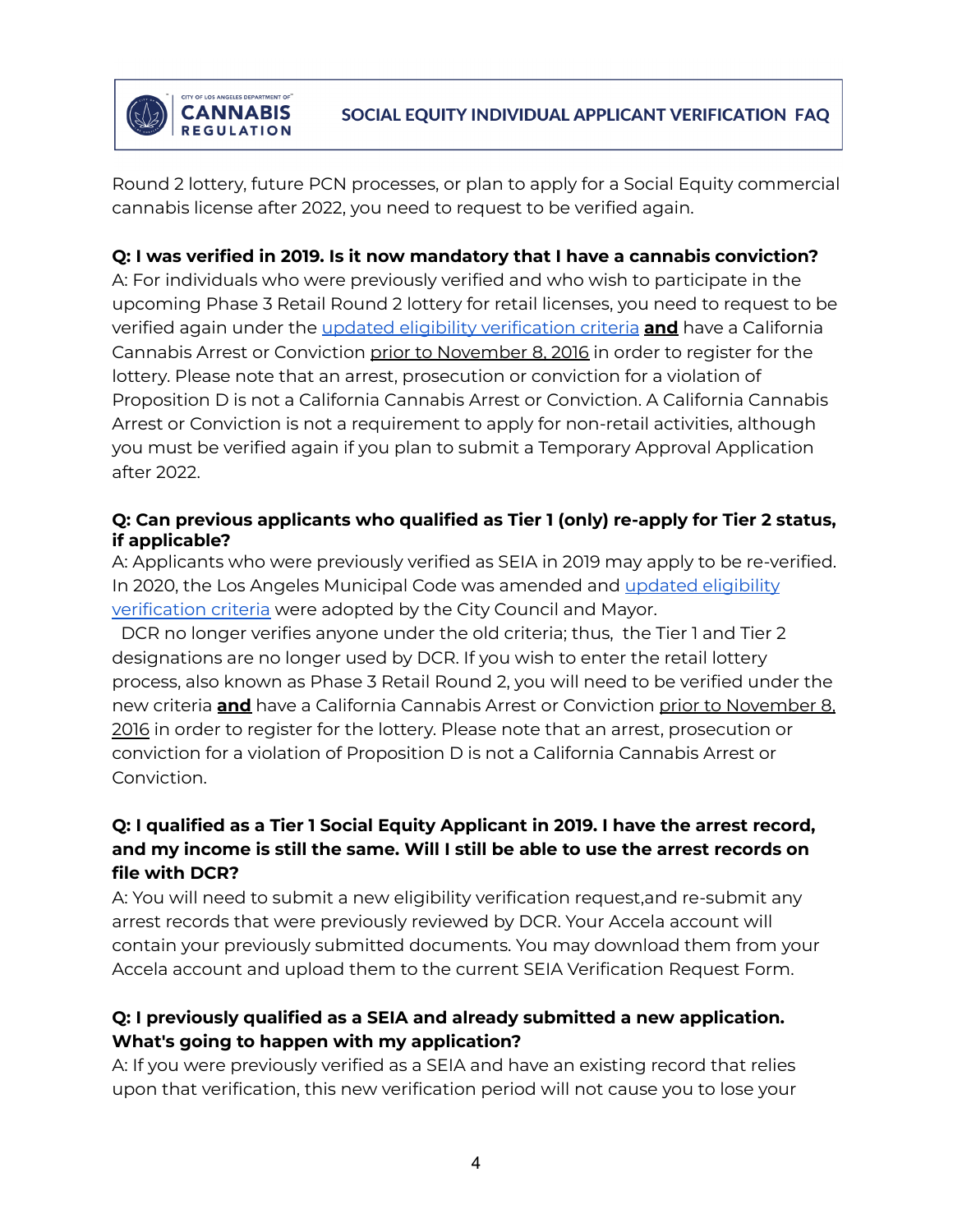

SEIA status on the existing record.

# **Cannabis Conviction**

#### **Q: What happens if your cannabis arrest or conviction has been dismissed?**

A: An individual may still qualify if they were arrested but not convicted. If your cannabis arrest was not prosecuted, a copy of the citation or other proof of arrest may be submitted. If you were convicted and it has been expunged, proof of the expungement such as a letter from the court or government agency that expunged the record may suffice. You must provide evidence of a Cannabis Arrest or Conviction in California for any crime under the laws of the State of California or the United States relating to the sale, possession, use, manufacture, or cultivation of Cannabis that occurred prior to November 8, 2016. An arrest, prosecution or conviction for a violation of Proposition D is not a California Cannabis Arrest or Conviction.

### **Q: Will an affidavit from a local agency qualify as evidence of a cannabis arrest or conviction?**

A: An original or copy of an official government document from the citing agency will work. An affidavit or attestation will not be accepted.

#### **Q: What if you were arrested after 2018?**

A: To meet the eligibility verification criteria, the qualifying CA cannabis arrest or conviction must have occurred prior to November 8, 2016.

# **Q: I have a federal felony for cannabis cultivation. Does it qualify for social equity verification?**

A: If the arrest or conviction occurred in California prior to November 8, 2016, it may qualify.

# **Q: Why has an arrest or conviction been added to the criteria to participate in the retail lottery?**

A: In 2020, the City Council and Mayor [adopted](http://clkrep.lacity.org/onlinedocs/2017/17-0653_ORD_186703_07-10-2020.pdf) the criteria requiring a California Cannabis Arrest or Conviction prior to November 8, 2016 to participate in the retail lottery.

### **Q: Can two people apply together to meet the criteria? For example, one person who has a cannabis-related felony and one who is low income?**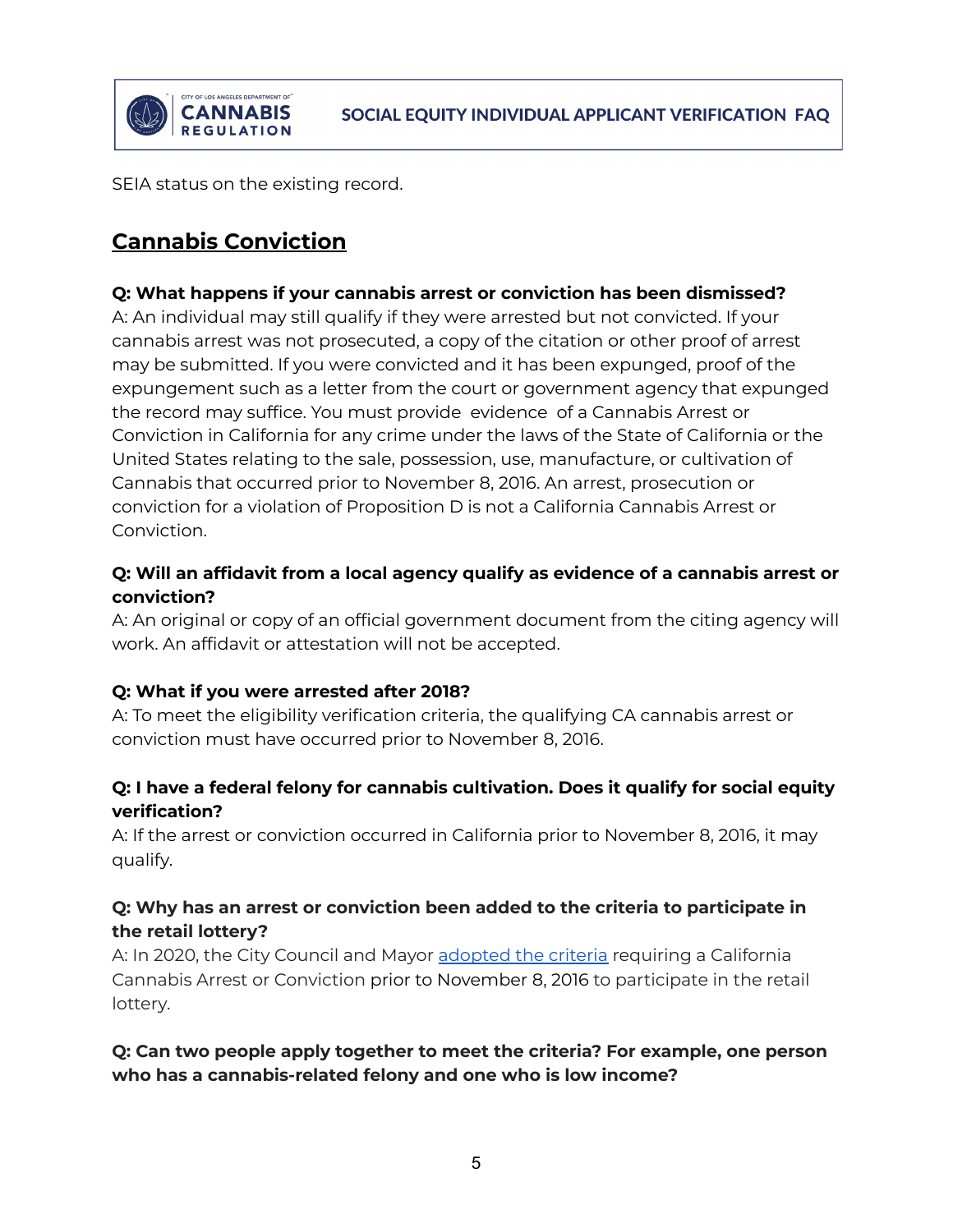

A: No. To be verified as a Social Equity Individual Applicant, an individual must individually meet two or more of the required criteria.

# **Q: If I don't have a cannabis arrest or conviction, which licenses can I apply for?**

A: To register for the Phase 3 Retail Round 2 lottery, a SEIA needs to have a qualifying arrest or conviction prior to November 8, 2016. However, you may be verified as a SEIA without a CA cannabis arrest or conviction and apply for:

- Delivery Only
- Delivery Only (Microbusiness)
- Distribution
- Distribution Transport Only
- Manufacturing Type 6
- Manufacturing N
- Manufacturing P
- Manufacturing S
- Cultivation Processor
- Nursery
- Testing

# **Grants/Financial Assistance**

# Q: **Will there be financial assistance for the SEIA Verification process?**

A: The Department has a limited amount of state grant funding to provide eligibility verification request fee waivers. The \$597 social equity verification fee waivers will be provided on a first-come, first-served basis.

# **Documentation**

# **Q: What types of documents are needed to be verified?**

A:

To evidence a Cannabis Arrest or Conviction, the following documents may be sufficient:

- A physical copy of the ticket or citation
- A court docket referencing your arrest or conviction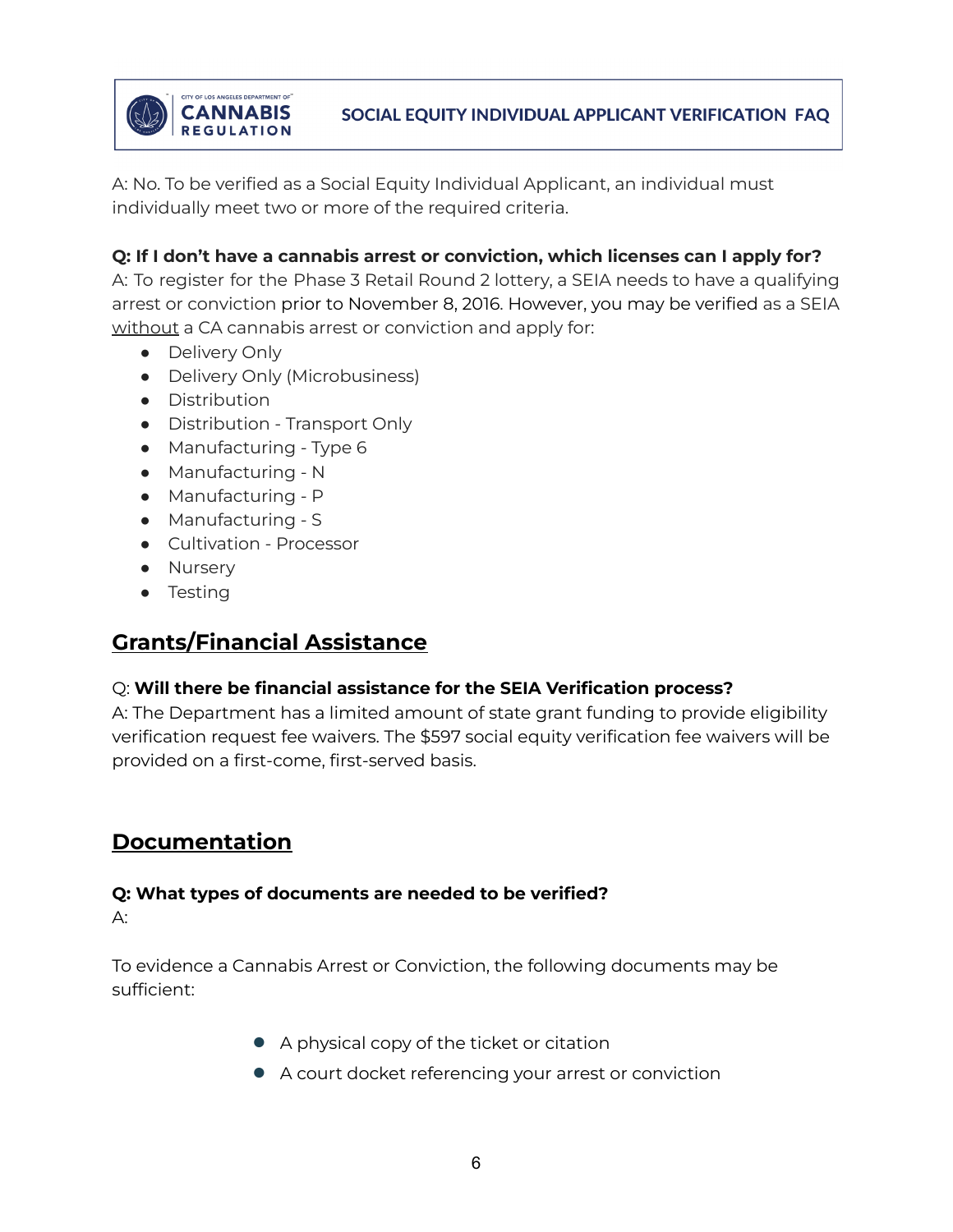

● A letter of expungement from the jurisdiction who expunged your cannabis conviction or arrest record

To evidence 10 years of cumulative residency in a [Disproportionately](https://ladcp.maps.arcgis.com/apps/webappviewer/index.html?id=ffd298faf52c4427b9269e1871cf6828) Impacted Area as defined by police [reporting](https://clkrep.lacity.org/onlinedocs/2022/22-0354_rpt_dcr_3-23-22.pdf) districts, the following documents may be sufficient:

> ● Tax or financial records, property deeds, mortgage or lease documents, government housing or assistance records, utility bills, education records, employment records, vehicle registrations, identification cards, etc.

To evidence status as Low Income in the [2020](https://www.huduser.gov/portal/datasets/home-datasets/files/HOME_IncomeLmts_State_CA_2020.pdf) or [2021](https://www.huduser.gov/portal/datasets/home-datasets/files/HOME_IncomeLmts_State_CA_2021.pdf) calendar year, the following documents may be sufficient:

- Your federal tax return for 2020 or 2021
- Asset Attestation [\(SEP-6003-FORM\)](https://cannabis.lacity.org/sites/g/files/wph1726/files/2022-05/SEP-6003-FORM%20-%20Asset%20Attestation%20%2805.23.2022%29.pdf)

Please refer to the **SEP [Eligibility](https://cannabis.lacity.org/sites/g/files/wph1726/files/2022-05/SEP%20Eligibility%20Verification%20Checklist.pdf) checklist** that you can refer to to help you prepare for the verification process. For more information on your documentation you can contact DCR at **[dcr.sep@lacity.org](mailto:dcr.sep@lacity.org)** or (213) 978-0738.

# **Q: How many pages of tax returns do you need?**

A: All of them; the entire tax return including all schedules must be submitted. To establish eligibility as "Low Income," you must provide complete tax returns for 2020 and/or 2021.

# **Q: After I submit all required documents, will the DCR reach out to me if they need additional information during verification period?**

A: No, DCR will not reach out to you during the 60 day verification period. If you need to update your request form or provide additional documentation, then you may edit your SEIA Eligibility Verification Request Form submission until the verification period closes on July 25, 2022 at 4:00 p.m. Pacific Time. All information and documents uploaded to the SEIA Eligibility Verification Request Form at 4 p.m. Pacific Time on July 25, 2022 will be reviewed by DCR to make an eligibility determination.

# **Low Income Requirements**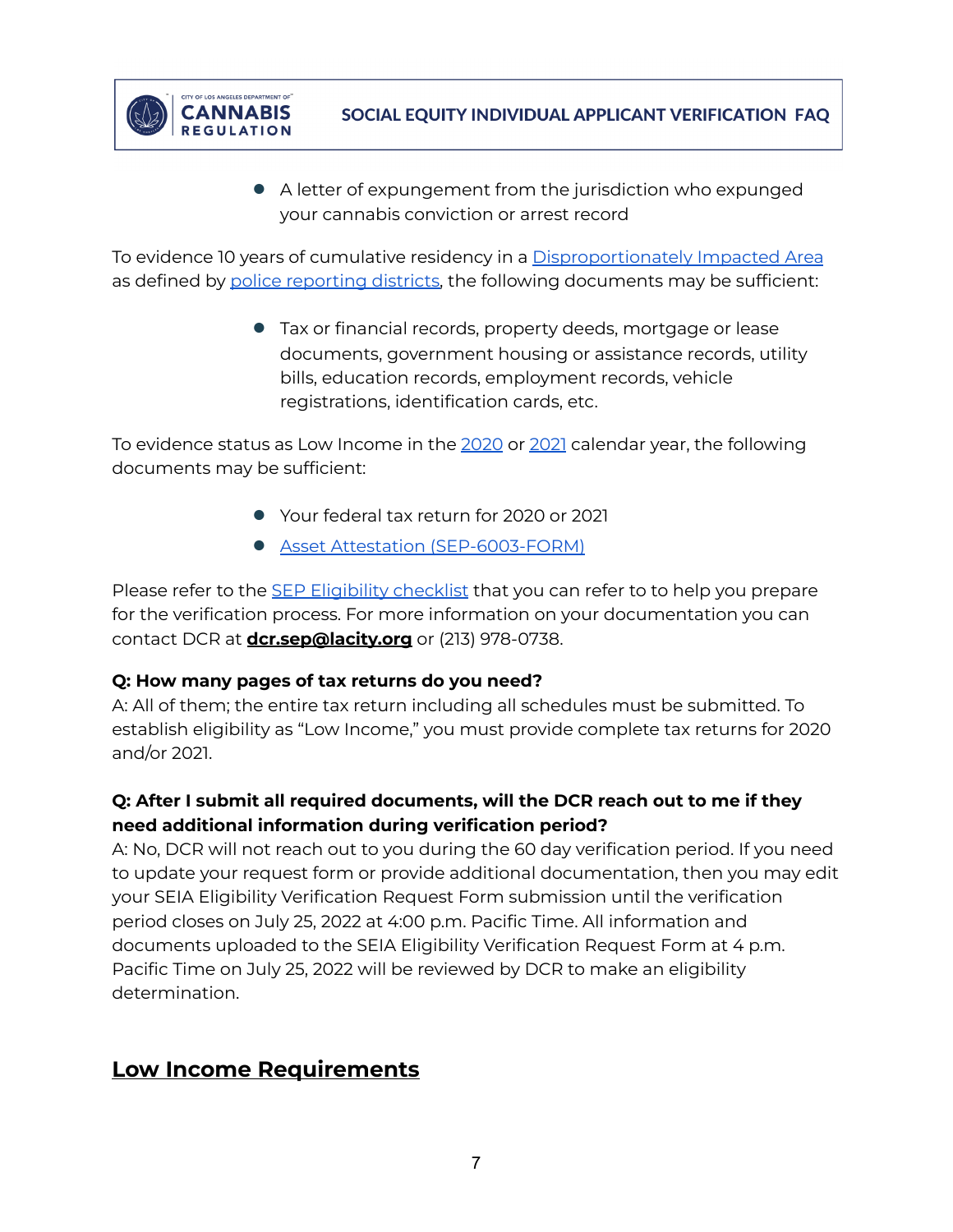

#### **Q: What qualifies as low income?**

A: "Low Income" means both of the following definitions are met for either the [2020](https://www.huduser.gov/portal/datasets/home-datasets/files/HOME_IncomeLmts_State_CA_2020.pdf) or [2021](https://www.huduser.gov/portal/datasets/home-datasets/files/HOME_IncomeLmts_State_CA_2021.pdf) calendar year:

(1) the Social Equity Individual Applicant meets the low income thresholds established in the annual U.S. Department of Housing and Urban

Development (HUD) income limits based upon the Area Median Income (AMI) for Los Angeles County based on household size; AND

(2) the Social Equity Individual Applicant does not have Assets in excess of four times the AMI amount for their household.

### **Q: Can I use letters or documents showing that I received CalFresh/General Relief/SSI in 2020 or 2021 as proof of low income status?**

A: No, each agency uses different criteria for their programs. Therefore, DCR relies upon tax filings to determine income. If you do not file taxes, you must request a Verification of Non-filing Letter from the Internal Revenue Service (IRS). You may request a letter [online](https://www.irs.gov/individuals/get-transcript) or by filling out this [form](https://www.irs.gov/pub/irs-pdf/f4506t.pdf) and sending it to the IRS.

# **Residency Requirements**

#### **Q: What is a Disproportionately Impacted Area (DIA)? How do I locate the areas?**

A: To demonstrate you meet the residency criteria, you will need 10 years of cumulative residency in a [Disproportionately](https://ladcp.maps.arcgis.com/apps/webappviewer/index.html?id=ffd298faf52c4427b9269e1871cf6828) Impacted Area (DIA) as defined by police [reporting](https://clkrep.lacity.org/onlinedocs/2022/22-0354_rpt_dcr_3-23-22.pdf) districts.

Information about DIAs can be found on DCR's Licensing Map using the "Social Equity Program" layer. Licensing Map | Cannabis [Regulation](https://cannabis.lacity.org/licensing/licensing-information/licensing-map) (lacity.org)

### **Q: If I submit a document to prove 10 years residency in a DIA that is in my parents' name, what else do I need to submit to make sure that that document is accepted?**

A: If the document is in your parent's name, then a birth certificate establishing them as your parent or your parent's federal tax returns for that year showing you as a dependent may establish a link.

#### **Q: Do documents need to be submitted for every year you lived in a DIA?**

A: Generally, one dated document is required for each year to demonstrate residency in a Disproportionately Impacted Area. Documents issued by a City agency, such as the Department of Water and Power may satisfy more than one year.